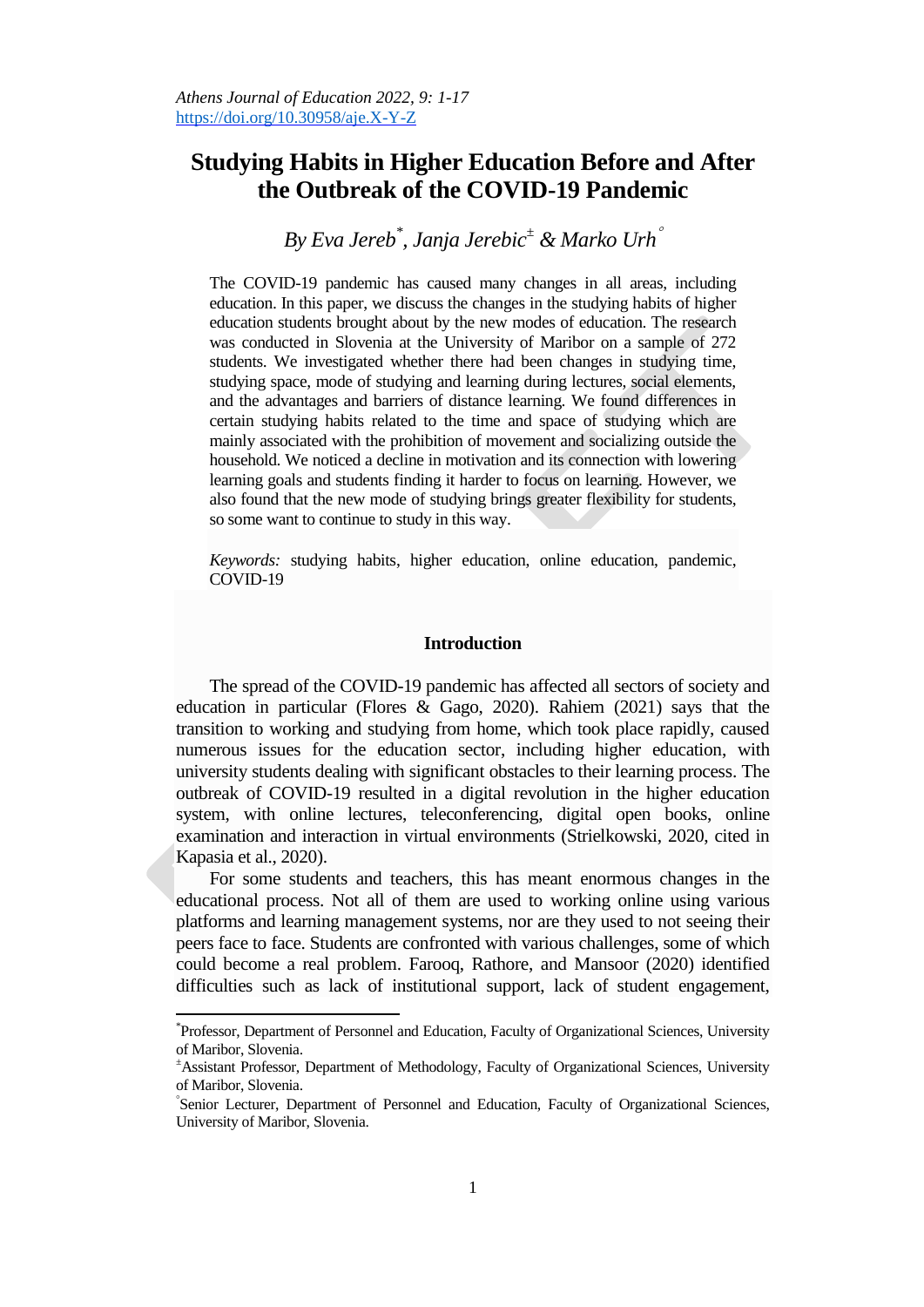difficulties with internet accessibility, issues with online assessments and broader problems with understanding online education dynamics. Kapasia et al. (2020) showed that students face stress, depression, anxiety, poor network connectivity and an unfavourable study environment. Learning at home can be made difficult by siblings and other distractions. Rahiem (2020), cited in Raheim (2021), on the other hand, found out that learning remotely at home allowed students the flexibility to control their own time, which provided them with additional time for self-care and family. Rahiem's (2020) study also explained the technology barriers and challenges in using ICT. Students face device issues such as incompatible devices and sharing devices with other family members; internet connectivity issues such as unstable connection and limited or non-available internet access; the costs of internet access and new devices; and the skills needed for using new programs and apps.

All these changes, challenges and problems influence the way students learn and their studying habits. In our research, we wanted to determine whether students had changed their studying habits during the COVID-19 pandemic, i.e., whether the pandemic has influenced the way students learn. Are specific changes in studying habits related to inadequate ICT equipment, poor internet connection, less accessibility to teachers, reduced communication with classmates and reduced collaboration with classmates? And has the motivation of students to learn during the pandemic fallen?

#### **Theoretical Background**

Studying habits can be described as methods and means of obtaining information (Urh & Jereb, 2014). This may take place at the conscious or unconscious level. They help students organize their efforts to solve problems, develop skills, acquire knowledge and complete school obligations (Carter, Bishop & Kravits, 2011). In the psychology literature, habits are usually defined as behaviours activated automatically by recurring environmental cues and are seen as being typically formed through repetitive behaviour and learned stimulus– response associations (Volpp & Loewenstein, 2020). Habit formation is the process by which actions become automatic. We can create habits without intending to acquire them. Or we can cultivate or eliminate them intentionally (Psychology Today, 2021). Habits are routines of mostly subconscious regular repetition behaviour (Urh & Jereb, 2014, cited in Butler & Hope, 1995). Once patterns are developed, people take actions without a conscious decision to do so without the behaviour being proximally motivated by the deliberate pursuit of specific goals (Gardner, 2015). Old habits are hard to break and new ones are hard to form. That is because the behavioural patterns we repeat most often are etched into our neural pathways. Habits may persist even when attention or motivation declines. The good news is that it is possible to form new habits (Psychology Today, 2021). An important implication is that to change behaviour, one must often undo existing habits by managing exposure to cues and creating new patterns (Wood & Rünger, 2016).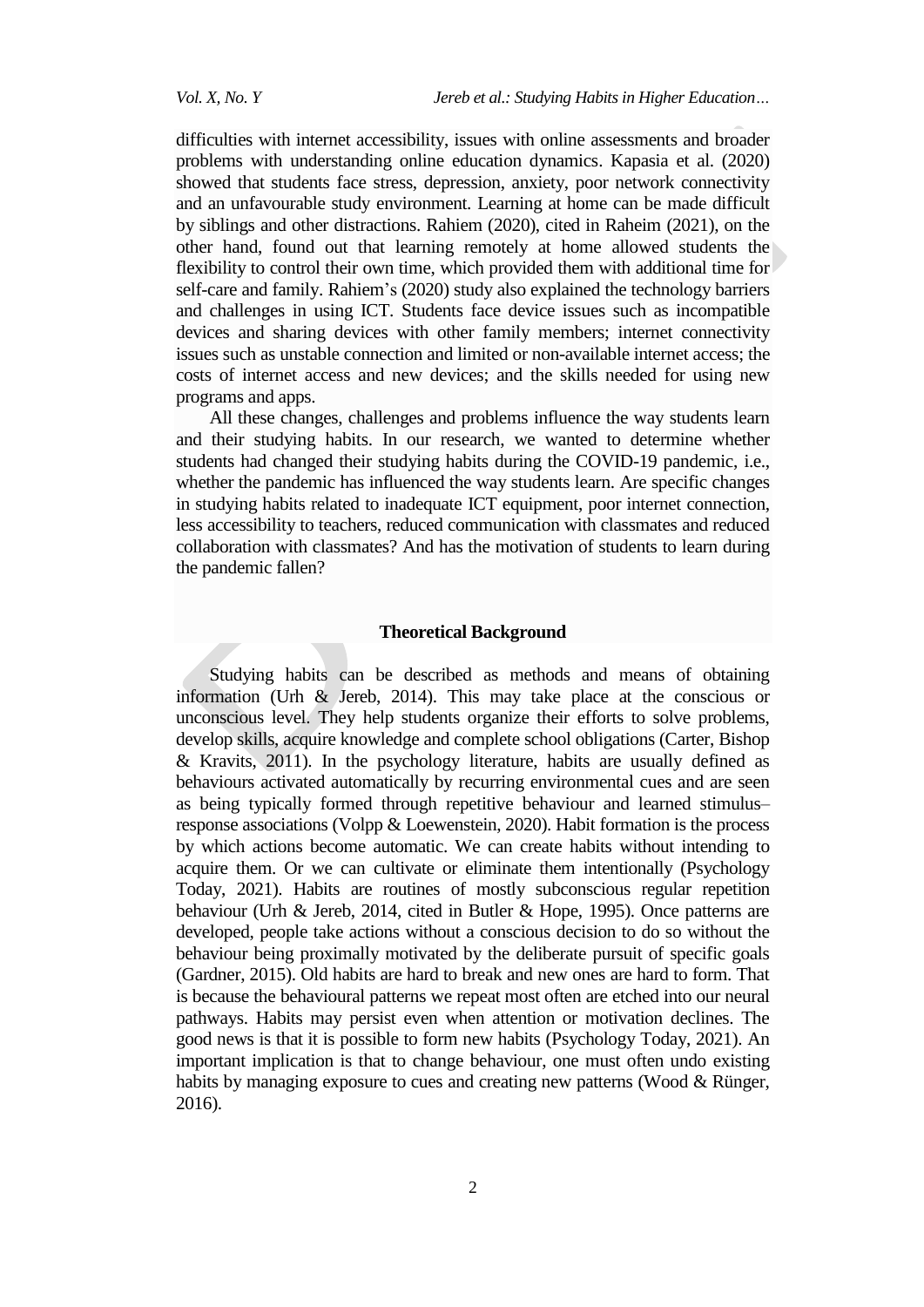Good studying habits are vital for improving learning and retention capacity, and they are not difficult to pick up. Undoubtedly, students face many issues in their daily lives which compete for their attention (Ho, 2020). As already mentioned, the COVID-19 pandemic raised many additional obstacles students must overcome. What makes it difficult for a student to focus on learning. The issues the pandemic raised will never go away completely. Students need to be proactive and improve their studying habits, which can help them study over a given period of time. They need to realize why studying habits are essential and cultivate them to enhance their knowledge. Finding the right selection and implementation of studying habits can result in a more effective and efficient mastery of new knowledge that allows students to work more easily and better and improve adaptation both to changes resulting from the pandemic and to more general changes.

According to Loveless (2021), some students can get through school with minimal effort while others cannot. Successful students achieve their success by developing and applying effective studying habits. They schedule the times throughout the week when they are going to study and they stick to their schedule. Students who study occasionally usually do not perform as well as students with a plan and a schedule. Study time should become a part of students' daily routines. Compressing all of the study time into a few long days is not always working and is stressful*.* Time for studying should be every single day. Consistency and selfdiscipline are crucial. Developing good study habits will become a routine and help one maintain good performance throughout the study year. When scheduling study hours, students should choose blocks of time when they are at peak performance (Develop good habits, 2021). Some people work best in the mornings, others at night.

Taking breaks in between study sessions is very important. Prolonged studying is tiring. One cannot learn effectively when tired or under pressure. Taking breaks will refresh the brain and help absorb new information (Ho, 2020). White (2014) states that the 15-to-20-minute window is productivity's "golden hour". From our experience working with higher education students for over 20 years, we can say that studying for one hour and then taking a break helps students learn better.

Grohol (2016) says that many students make the mistake of studying in a place that is not conducive to concentrating. Students should choose an appropriate place to study where there are few distractions. Trying to study in a living room with a TV, a computer with games or even other people can be very difficult or even impossible.

Before we start studying, we need to ensure we have everything we need for work, from notebooks, books, pencils and calculators to drinking water, so we can study without unnecessary interruptions. Taking snack food and drinks to the study location will eliminate trips to the kitchen which break concentration [\(Chadron State College,](https://www.csc.edu/visitors/) 2021).

According to Zegarra (2019), it is essential to understand that there are many different learning styles and that each person will retain information better in different ways. Visual learners learn best from pictures, graphs and diagrams. They remember something by visualizing a picture of it in their mind. Auditory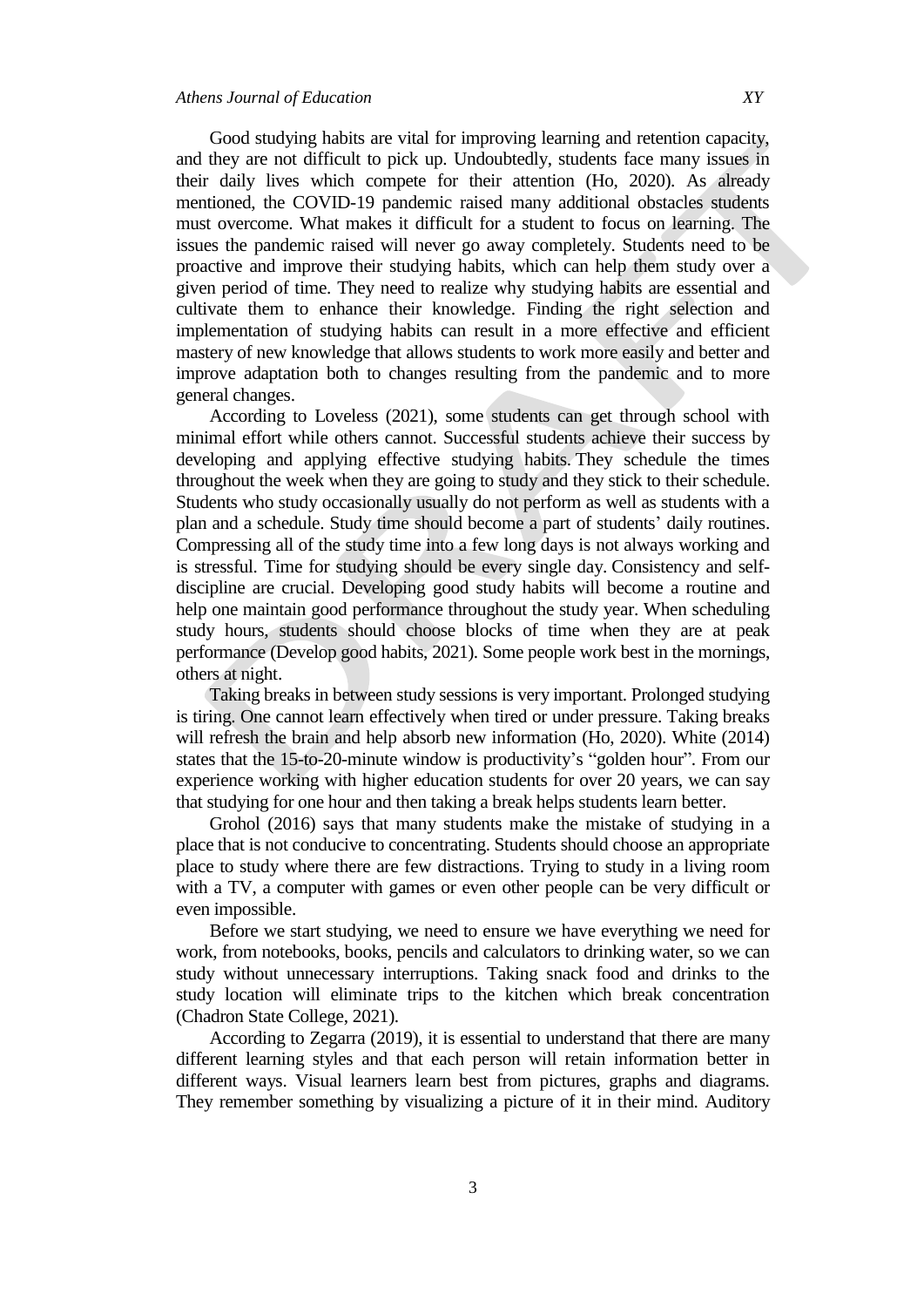learners discover information by listening and interpreting information through pitch, emphasis and speed (Gilakjani, 2012). Kinesthetic learners learn through physical activities. They use body, sense of touch and hands to learn. Logical learners need to use reasoning, logic and systems. Verbal learners favour using words and linguistic skills. Social learners like to learn with others or in groups (Zegarra, 2019). Solitary or intrapersonal learners prefer learning alone. It is essential to understand one's best learning style for successful learning. Working in groups enables students to get help from others, better and more quickly complete assignments, and teach others (Loveless, 2021). Some students prefer to practise by themselves. They practise by doing old exams and quizzes, depending on the course and availability (Grohol, 2016).

Another significant issue is taking good notes. These are beneficial and help to learn and remember important information. It is essential to understand not to take notes of everything, only of what is necessary. When teachers emphasize something, students should write it down (Develop good habits, 2021). A notetaking style might also depend on the learning style described above. For example, if someone is more of a visual learner, drawing diagrams in notes will help remember what is essential. But taking notes is not enough: revising them along with other class material is necessary. Successful students revise what they have learned. A well-known revision cycle is to revise shortly after the material was first presented and studied, then again the following week, the following month and six months on. The process of repetition does not have to be very long, and one does not have to repeat everything, only key points and keywords. If you do not revise, you can forget 80% of what you have learned in a few weeks. Frequent revision throughout the course will pay off during exams and ease pre-exam anxiety [\(Chadron State College,](https://www.csc.edu/visitors/) 2021).

Loveless (2021) states that simply learning without direction is not effective: students must know what they need to accomplish during each learning session. So before starting, a learning session goal that supports the overall academic goal needs to be set.

Enough quality sleep and food are essential studying habits that most learners do not manage properly – getting a good night's sleep and eating healthily influence the learning process. Students who consume unhealthy food, do not drink enough water and have little quality sleep will find it hard to retain information (Ho, 2020). In other words we must bear in mind that healthy living habits have a significant impact on learning abilities.

But there is one other component needed for successful study: taking responsibility for studying. According to Miller (2010), taking responsibility makes a lot possible in our lives. Taking responsibility for education means taking responsibility for homework, academic choices, seeking support if needed, attitude (believing in ourselves, being willing to learn), interactions with others, confidence and growth. If one works hard to learn effectively, the improved skills will soon become a habit and result in higher grades, knowledge, wisdom and confidence.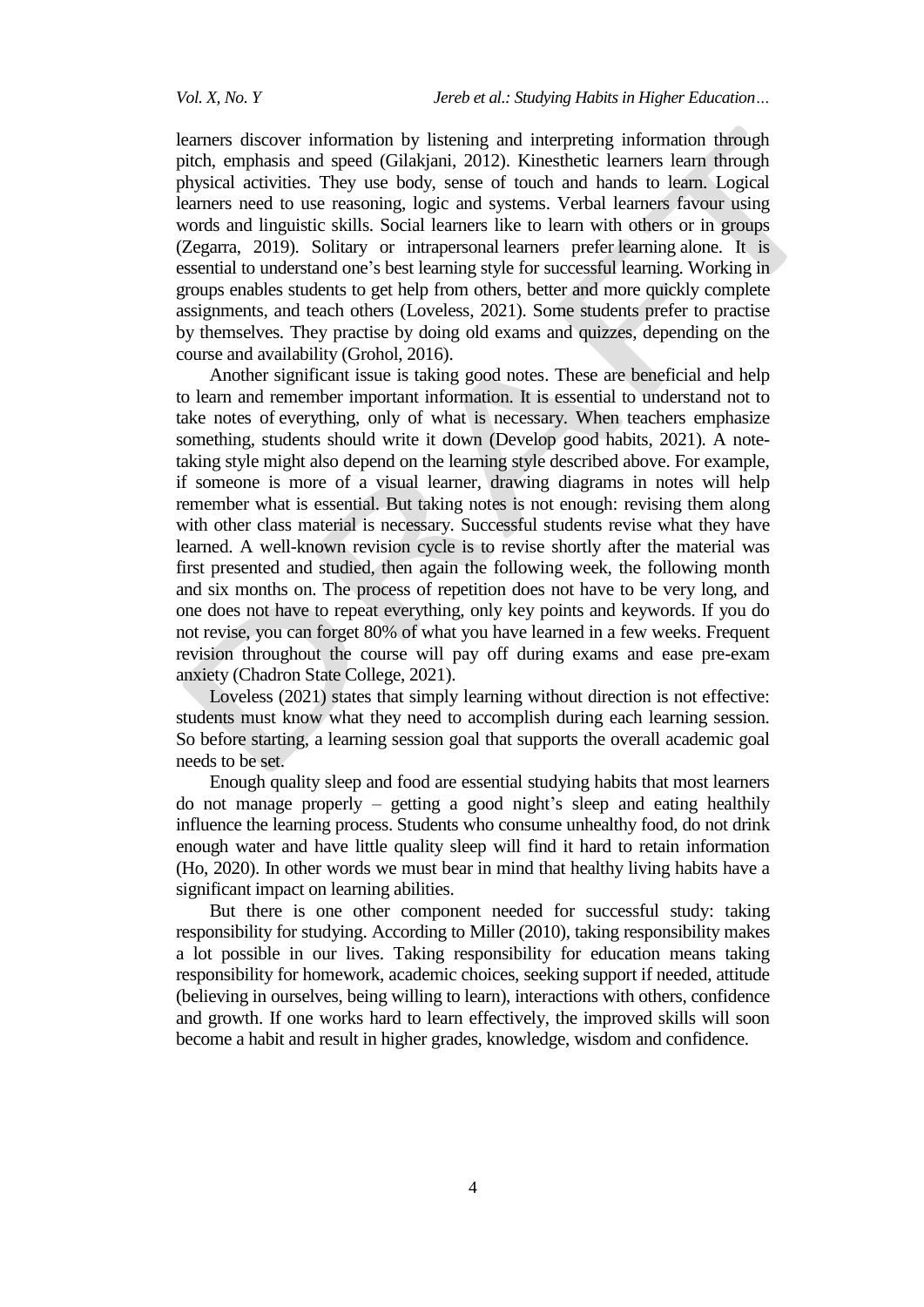#### **Method**

### **Sample**

The study sample consisted of 272 students from the University of Maribor, Slovenia. Of the 272, 35.8% were male and 64.2% were female; 81.6% were undergraduate and 18.4% postgraduate students; 74.6% were regular and 25.4% part-time students. Social science students accounted for 70.2% of the sample and the natural and technical sciences students for 29.8%.

#### **Questionnaire and Procedure**

The questionnaire contained closed questions referring to (i) general data (gender, level of study, mode of study and field of study), (ii) studying habits, and (iii) advantages and barriers of distance learning. The studying habits module was divided into four sub-modules: studying time (7 items), studying space (6 items), mode of studying (26 items) and learning during lectures (5 items). In addition, we included four items related to social elements. All 48 items were measured on a 5 point Likert-type frequency scale. Students were asked to choose from "1=Never", "2=Rarely", "3=Sometimes", "4=Often" and "5=Always" separately for the time before the pandemic and for the period of the pandemic. In addition, students were asked to indicate their average studying time per day.

Advantages and barriers of distance learning during the pandemic were studied using 19 items. Students were asked to indicate the level of agreement on a 5-point Likert-type scale from "1=I do not agree at all" to "5=I agree completely".

The online questionnaire was presented to students by professors during lectures and tutorials. Participation in this research was voluntary. The study was reviewed and approved by the ethics committee at the Faculty of Organizational Sciences, University of Maribor.

All statistical tests were performed with SPSS. Parametric tests (One – Samples *t-*Test, Paired – Samples *t-*Test, Paired – Samples Proportions Test, and Independent – Samples *t-*Test) were selected for normal and near-normal distributions of the responses.

### **Results**

To determine to what extent and how the COVID-19 pandemic affected students' studying habits, means and standard deviation values for each of the 48 items in (ii) and overall of the sub-modules were calculated and then compared using a one-tailed Paired – Samples t-Test. Statistically significant differences were confirmed for *studying space* items and for *learning during lectures* items. Detailed results are given in Tables 1 to 5.

Statistically significant differences in the *studying time* sub-module were revealed for items 3, 4, 5 and 6 (see Table 1). Specifically, the test results showed that students studied on average more often in the morning and at night before the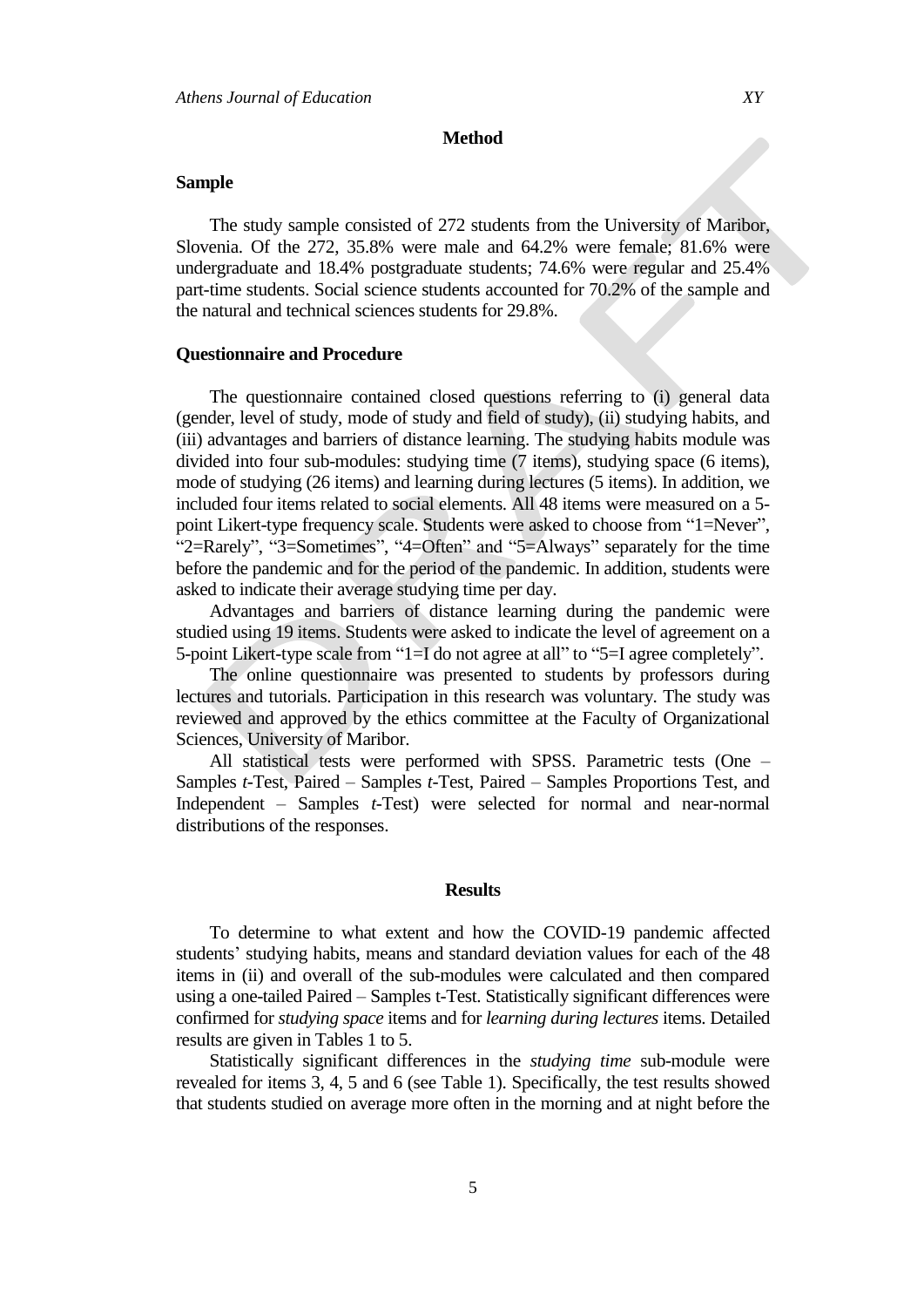pandemic than during it pandemic, while during the pandemic students studied on average more often in the afternoon and evening than before it.

|   |                                                                                      | <b>Before Pandemic</b> |           |             | <b>During Pandemic</b> |       |        |
|---|--------------------------------------------------------------------------------------|------------------------|-----------|-------------|------------------------|-------|--------|
|   | <b>Studying time</b>                                                                 | <b>Mean</b>            | <b>SD</b> | <b>Mean</b> | <b>SD</b>              |       |        |
|   | I prepare a studying schedule<br>(plan for a week or a month).                       | 2.91                   | 1.379     | 2.98        | 1.464                  | 0.143 |        |
| 2 | I study all the time.                                                                | 2.87                   | 1.213     | 2.97        | 1.265                  | 0.079 |        |
| 3 | I study in the morning.                                                              | 2.96                   | 1.256     | 2.77        | 1.312                  | 0.000 | **     |
| 4 | I study in the afternoon.                                                            | 2.91                   | 1.103     | 3.36        | 1.196                  | 0.014 | $\ast$ |
| 5 | I study in the evening.                                                              | 2.87                   | 1.328     | 3.15        | 1.359                  | 0.036 | $\ast$ |
| 6 | I study at night.                                                                    | 2.40                   | 1.458     | 2.13        | 1.410                  | 0.015 | $\ast$ |
| 7 | I study structured with breaks<br>(e.g., 1 hour of studying, 15<br>minutes of rest). | 3.50                   | 1.272     | 3.00        | 1.345                  | 0.191 |        |
|   | Overall<br>.                                                                         | 2.87                   | 0.593     | 2.91        | 0.696                  | 0.117 |        |

**Table 1.** *Descriptive Statistics for Studying Time Items and Results for t-Test*

\*: *p*<0.05; \*\*: *p*<0.01

Statistically significant differences in the *studying space* sub-module were revealed for items 1, 2, 3 and 5 (see Table 2). Due to restrictions on movement and socializing during the pandemic, it is not surprising that students studied more often in the library or with classmates before the pandemic and more often at home, usually in the same room, during the pandemic.

|   |                                  | <b>Before Pandemic</b> |           | <b>During Pandemic</b> |           |      |        |
|---|----------------------------------|------------------------|-----------|------------------------|-----------|------|--------|
|   | <b>Studying space</b>            | <b>Mean</b>            | <b>SD</b> | <b>Mean</b>            | <b>SD</b> | n    |        |
|   | I study in a library.            | 1.54                   | 0.948     | 1.11                   | 0.491     | .000 | $***$  |
| 2 | I study at home.                 | 4.72                   | 0.539     | 4.80                   | 0.583     | .013 | $\ast$ |
| 3 | I study at my classmate's place. | 1.68                   | 1.008     | 1.34                   | 0.814     | .000 | $***$  |
| 4 | The presence of others bothers   | 3.47                   | 1.388     | 3.50                   | 1.409     | .208 |        |
|   | me.                              |                        |           |                        |           |      |        |
| 5 | I always study in the same       | 3.78                   | 1.143     | 3.93                   | 1.096     | .002 | $***$  |
|   | room.                            |                        |           |                        |           |      |        |
| 6 | Before studying, I make sure     |                        |           |                        |           |      |        |
|   | that there are no disturbances   | 3.44                   | 1.267     | 3.40                   | 1.334     | .221 |        |
|   | (TV, telephone, etc.).           |                        |           |                        |           |      |        |
|   | Overall                          | 3.10                   | 0.527     | 3.01                   | 0.515     | .000 | $***$  |

**Table 2.** *Descriptive Statistics for Studying Space Items and Results for t-Test*

\*: *p*<0.05; \*\*: *p*<0.01

Statistically significant differences in the *mode of studying* sub-module were revealed for items 3, 4, 12, 13, 15, 16, 17, 25 and 26 (see Table 3). Studying in pairs or groups was more common before the pandemic. Monitoring students via video surveillance, especially if there are several students in a group, is very challenging, and there may be several options for using illicit devices like smartwatches, smartphones, magic calculators, live stream wifi glasses and others during exams. As the test results showed, during the pandemic, students used such devices more often than before. During distance education, students received a lot of e-material, which they studied directly via computer, whereas before the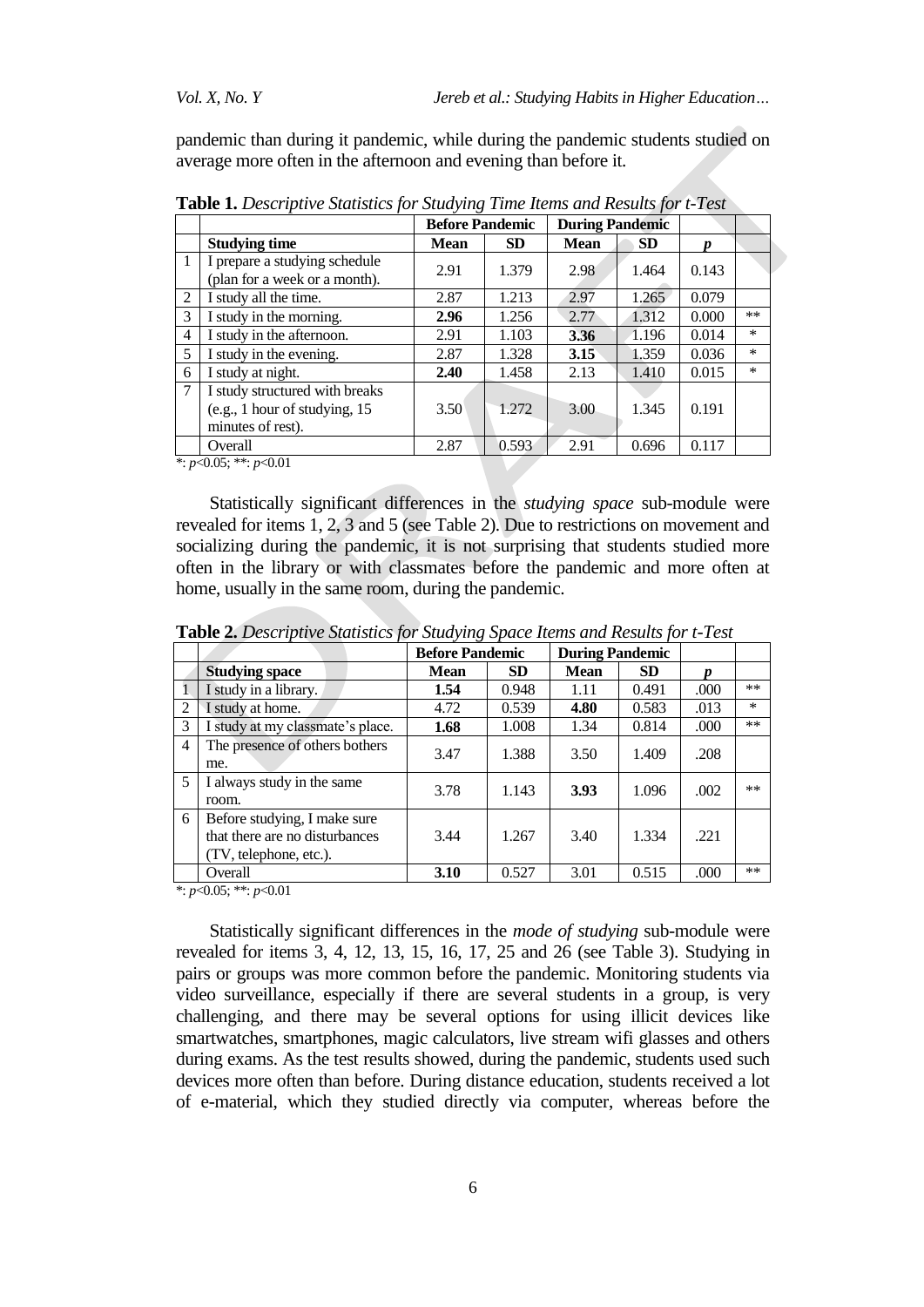pandemic, they had preferred to learn from printed notes or books and they more often learned from other students' notes. While students did not often ask others to test their knowledge before the pandemic, they did so even less during it. It is also crucial to note that students found it harder to start studying and stay focused during the pandemic.

|                         |                                                                                           | <b>Before Pandemic</b> |                    | <b>During Pandemic</b> |       |       |        |
|-------------------------|-------------------------------------------------------------------------------------------|------------------------|--------------------|------------------------|-------|-------|--------|
|                         | Mode of studying                                                                          | <b>Mean</b>            | SD                 | <b>Mean</b>            | SD    | p     |        |
| 1                       | I prepare carefully for studying (I take                                                  | 3.92                   | 0.950              | 3.96                   | 1.068 | 0.209 |        |
|                         | care of everything I need).                                                               |                        |                    |                        |       |       |        |
| $\overline{2}$          | I study alone.                                                                            | 4.53                   | 0.711              | 4.57                   | 0.784 | 0.191 |        |
| $\overline{\mathbf{3}}$ | I study in pairs.                                                                         | 1.92                   | 1.053              | 1.74                   | 0.986 | 0.000 | $**$   |
| $\overline{4}$          | I study in a group.                                                                       | 1.64                   | 0.871              | 1.48                   | 0.822 | 0.002 | $**$   |
| $\overline{5}$          | I study with the help of mind maps.                                                       | 2.26                   | 1.215              | 2.20                   | 1.244 | 0.093 |        |
| 6                       | I study from the exams/tests.                                                             | 3.28                   | 1.227              | 3.24                   | 1.310 | 0.232 |        |
| $\overline{7}$          | I study by completing tasks.                                                              | 3.74                   | 1.063              | 3.76                   | 1.095 | 0.357 |        |
| $\overline{8}$          | I study by heart.                                                                         | 2.93                   | 1.072              | 2.87                   | 1.100 | 0.105 |        |
| 9                       | I ask my classmates about unclear<br>notions or terms.                                    | 3.42                   | 1.165              | 3.35                   | 1.198 | 0.097 |        |
| 10                      | I find an explanation for unclear terms by<br>myself.                                     | 4.01                   | 0.860              | 4.05                   | 0.917 | 0.159 |        |
| 11                      | I ask the teacher about unclear notions or<br>terms.                                      | 2.59                   | 1.171              | 2.51                   | 1.222 | 0.076 |        |
| $\overline{12}$         | I am using cheat sheets or other illicit<br>devices (smart devices etc.) for exams.       | 1.50                   | 0.840              | 1.65                   | 0.903 | 0.001 | $**$   |
| 13                      | I study from a book.                                                                      | 3.04                   | $\overline{1.131}$ | 2.90                   | 1.208 | 0.010 | $\ast$ |
| 14                      | I study from my notes.                                                                    | 4.26                   | 0.920              | 4.23                   | 1.014 | 0.246 |        |
| 15                      | I study from other students' notes.                                                       | 2.58                   | 1.251              | 2.43                   | 1.259 | 0.002 | $**$   |
| $\overline{16}$         | I read the notes in e-format directly from<br>my computer.                                | 2.37                   | 1.207              | 2.82                   | 1.417 | 0.000 | $***$  |
| $\overline{17}$         | I study more easily from printed material<br>than from a computer.                        | 4.30                   | 1.014              | 4.21                   | 1.139 | 0.030 | *      |
| 18                      | Before I finish studying, I ask someone<br>to test me.                                    | 1.84                   | 1.131              | 1.70                   | 1.027 | 0.002 | $**$   |
| 19                      | I find it challenging to connect theory<br>with practical examples.                       | 2.27                   | 1.050              | 2.29                   | 1.073 | 0.246 |        |
| 20                      | I help myself with examples of other<br>seminar assignments.                              | 3.07                   | 1.216              | 3.08                   | 1.280 | 0.403 |        |
| 21                      | I connect the learning material with other<br>knowledge (also with other subjects etc.).  | 3.63                   | 0.979              | 3.64                   | 1.038 | 0.365 |        |
| $\overline{22}$         | I need help or instructions.                                                              | 1.68                   | 0.923              | 1.70                   | 0.964 | 0.357 |        |
| 23                      | I learn with pleasure.                                                                    | 3.05                   | 1.116              | 2.99                   | 1.192 | 0.128 |        |
| $\overline{24}$         | I revise the studyed material.                                                            | 3.41                   | 1.063              | 3.39                   | 1.096 | 0.371 |        |
| 25                      | I find it hard to start studying.                                                         | 3.25                   | 1.160              | 3.42                   | 1.233 | 0.006 | $**$   |
| 26                      | I find it challenging to stay focused -<br>while studying, my thoughts tend to<br>wander. | 3.13                   | 1.092              | 3.34                   | 1.165 | 0.001 | $**$   |
|                         | Overall                                                                                   | 2.99                   | 0.329              | 2.98                   | 0.377 | 0.427 |        |
|                         |                                                                                           |                        |                    |                        |       |       |        |

**Table 3.** *Descriptive Statistics for the Mode of Studying Items and Results for t-Test*

\*: *p*<0.05; \*\*: *p*<0.01

Re-designing the educational process from face-to-face to distance learning resulted in different patterns of student behaviour during lectures. This was confirmed by statistically significant differences for all *learning during lectures* items (see Table 4). Before the pandemic, students took notes more often, memorized more during lectures and participated in discussions more often.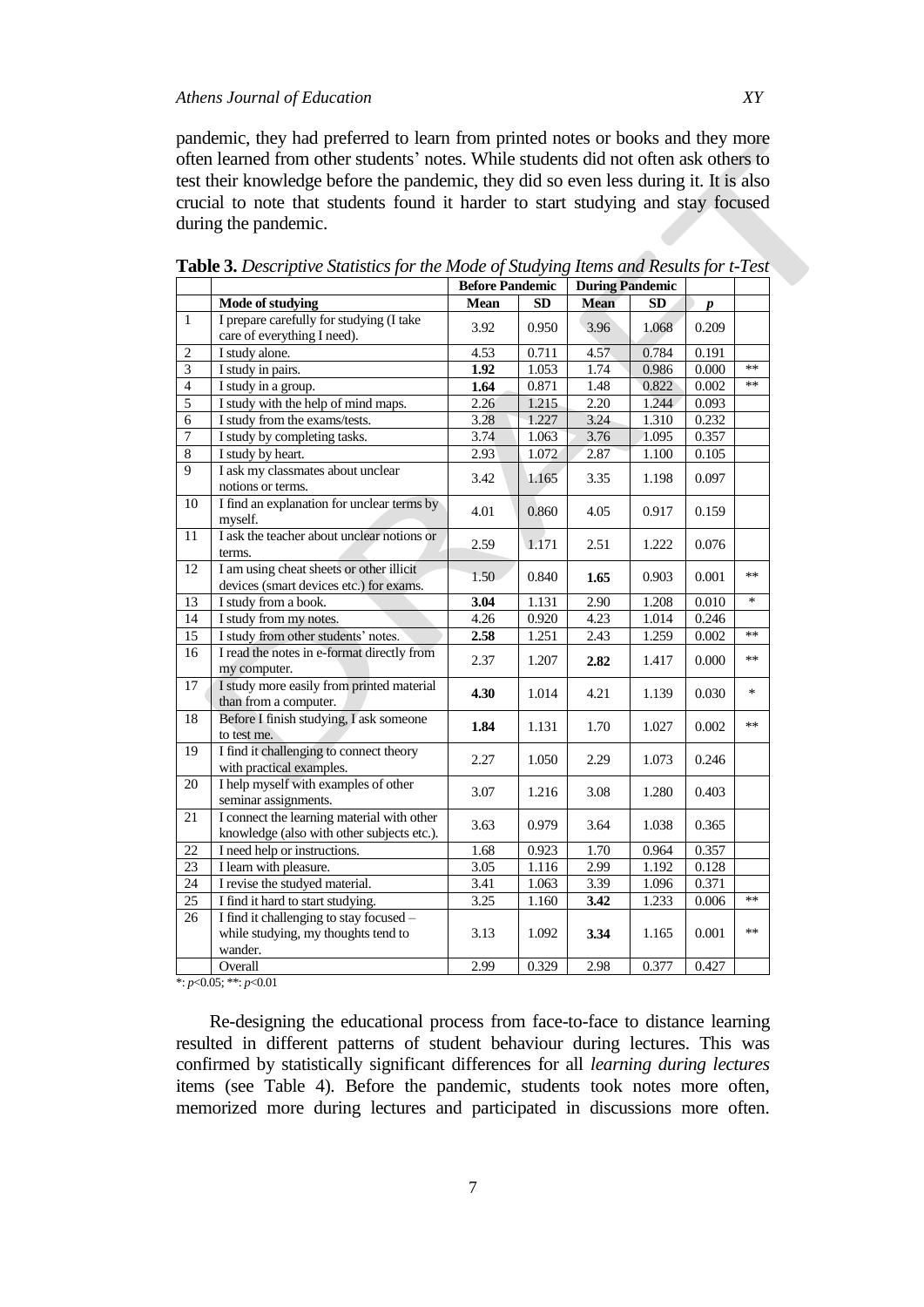Classes seemed less interesting to them during the pandemic, but they also estimate that they learned more by writing seminar papers.

|               |                                                   | <b>Before Pandemic</b> |           | <b>During Pandemic</b> |           |       |       |
|---------------|---------------------------------------------------|------------------------|-----------|------------------------|-----------|-------|-------|
|               | <b>Learning during lectures</b>                   | <b>Mean</b>            | <b>SD</b> | <b>Mean</b>            | <b>SD</b> |       |       |
|               | I take notes during lectures.                     | 4.01                   | 1.071     | 3.58                   | 1.241     | 0.000 | $**$  |
|               | I remember a lot from the lectures.               | 3.82                   | 0.894     | 3.53                   | 1.017     | 0.000 | $***$ |
| 31            | I get bored during lectures.                      | 2.63                   | 0.945     | 2.97                   | 1.026     | 0.000 | $**$  |
| $\frac{4}{ }$ | I learn a lot by participating in<br>discussions. | 3.64                   | 1.063     | 3.45                   | 1.182     | 0.000 | $***$ |
|               | 5 I learn a lot by writing seminar<br>papers.     | 3.27                   | 1.156     | 3.40                   | 1.210     | 0.002 | $***$ |
|               | Overall                                           | 3.48                   | 0.534     | 3.38                   | 0.572     | 0.002 | $***$ |

**Table 4**. *Descriptive Statistics for Learning During Lectures Items and Results for t-Test*

\*: *p*<0.05; \*\*: *p*<0.01

Statistically significant differences in the *social elements* sub-module were revealed for items 1 and 2 (see Table 5). During the pandemic, fewer jobs were available for students. This could be one of the reasons why students devoted less time to student emplyment during the pandemic and more time to sleep compared to the time before the pandemic, as the test results show.

|      |                                                             | <b>Before Pandemic</b> |           | <b>During Pandemic</b> |           |       |       |
|------|-------------------------------------------------------------|------------------------|-----------|------------------------|-----------|-------|-------|
|      | <b>Social elements</b>                                      | <b>Mean</b>            | <b>SD</b> | <b>Mean</b>            | <b>SD</b> |       |       |
|      | I also have a full or part-time job<br>while at university. | 3.45                   | 1.534     | 3.19                   | 1.681     | 0.004 | $***$ |
|      | I get enough sleep.                                         | 3.44                   | 1.162     | 3.70                   | 1.107     | 0.000 | $***$ |
|      | I have healthy eating habits.                               | 3.56                   | 1.059     | 3.63                   | 1.145     | 0.159 |       |
| 4    | The course is a big responsibility<br>for me.               | 4.19                   | 0.837     | 4.22                   | 0.926     | 0.177 |       |
| $-1$ | Overall<br>$\bigcap_{i=1}^n$<br>$\sim$ $\sim$ $\sim$        | 3.66                   | 0.700     | 3.68                   | 0.752     | 0.282 |       |

**Table 5.** *Descriptive Statistics for Social Elements Items and Results for t-Test*

\*: *p*<0.05; \*\*: *p*<0.01

In addition to studying habits, we were also interested whether there were changes in studying time. Students indicated how much time, on average per day, they studied before and during the pandemic. The results are presented in Table 6.

**Table 6.** *Descriptive Statistics of Studying Time Items and Results for Proportions Test*

| <b>Studying time</b> | <b>Before pandemic</b> | During pandemic |       |        |
|----------------------|------------------------|-----------------|-------|--------|
| Up to two hours      | 69.9%                  | 65.5%           | 0.086 |        |
| Two to four hours    | 25.8%                  | 26.8%           | 0.407 |        |
| More than four hours | 4.2%                   | $7.7\%$         | 0.030 | $\ast$ |

\*: *p*<0.05; \*\*: *p*<0.01

Sample results show that the proportion of students with longer studying times was higher during the pandemic. Using the one-tailed Paired–Samples Proportions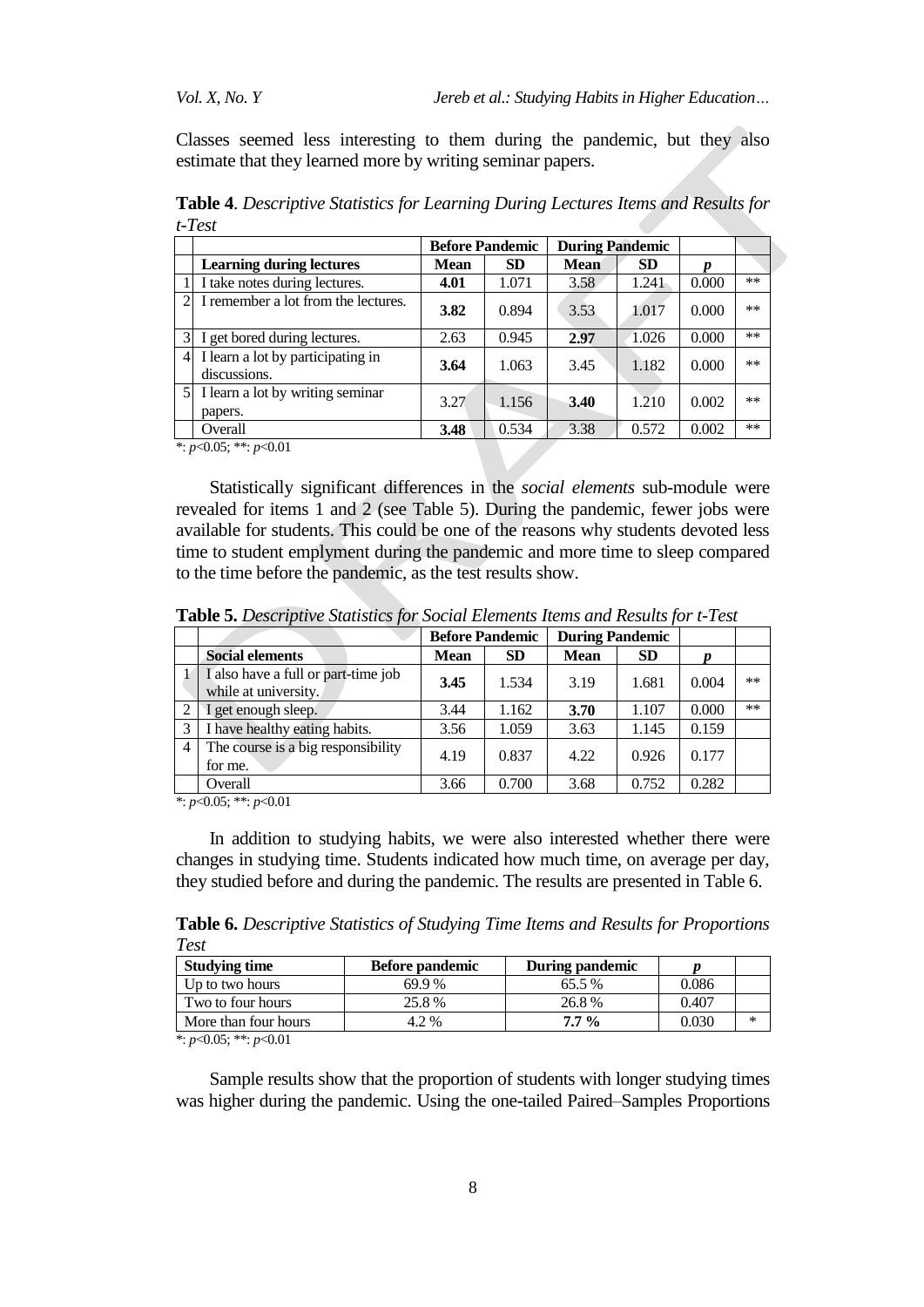Test, it was confirmed that the proportion of students who studied for more than four hours per day on average was statistically significantly higher than before the pandemic.

To identify advantages and barriers that distance learning has introduced during the pandemic and how these affect students' studying habits, we inferred from responses to the 19 elements listed in Table 7. Students were asked to indicate the level of agreement on a 5-point Likert-type scale from "1=I do not agree at all" to "5=I agree completely". Mean values of responses with standard deviations are also given in Table 7.

|                | <b>Advantages and barriers of distance learning</b>                                                                                                                | <b>Mean</b> | <b>SD</b> |
|----------------|--------------------------------------------------------------------------------------------------------------------------------------------------------------------|-------------|-----------|
| $\mathbf{1}$   | During the pandemic, my motivation to study has dropped.                                                                                                           | 2.85        | 1.318     |
| $\overline{2}$ | During the pandemic, I have spent more time studying.                                                                                                              | 2.96        | 1.192     |
| 3              | During the pandemic, I have needed assistance more often.                                                                                                          | 2.37        | 1.098     |
| $\overline{4}$ | Studying has seemed much more difficult to me during the pandemic.                                                                                                 | 2.67        | 1.291     |
| 5              | During the pandemic, I have been under more stress due to my studying.                                                                                             | 2.71        | 1.266     |
| 6              | During the pandemic, my communication with classmates has declined.                                                                                                | 3.64        | 1.270     |
| $\overline{7}$ | During the pandemic, my collaboration with classmates has declined.                                                                                                | 3.48        | 1.309     |
| 8              | The pandemic has drastically changed my studying habits.                                                                                                           | 3.09        | 1.229     |
| 9              | Due to the pandemic, I have not had a suitable studying<br>environment/space.                                                                                      | 2.15        | 1.115     |
| 10             | The pandemic has increased my digital literacy (the ability to find,<br>evaluate and compile clear information through the use of computer<br>programs and tools). | 3.59        | 1.111     |
| 11             | Due to the pandemic, I have lowered my learning goals.                                                                                                             | 2.10        | 1.111     |
| 12             | I have not had the appropriate ICT equipment to study during the<br>pandemic.                                                                                      | 1.85        | 0.944     |
| 13             | I have not had a suitable internet connection to study during the pandemic.                                                                                        | 1.98        | 1.026     |
| 14             | Teachers have been less accessible during the pandemic.                                                                                                            | 2.12        | 0.932     |
| 15             | Teachers have been less interested in teaching during the pandemic.                                                                                                | 2.13        | 0.974     |
| 16             | Assessment of knowledge during the pandemic has not been appropriate.                                                                                              | 2.27        | 1.054     |
| 17             | Due to the pandemic, I have had difficulty accessing learning material.                                                                                            | 2.75        | 1.164     |
| 18             | I prefer distance learning to traditional learning.                                                                                                                | 3.16        | 1.410     |
| 19             | Distance learning gives me more flexibility.                                                                                                                       | 3.93        | 1.201     |

**Table 7.** *Descriptive Statistics of During-the-Pandemic Items*

The item with the highest mean value (3.93) was item 19, "Distance learning gives me more flexibility." This was also the only item for which the one-tailed One–Samples t-Test confirmed an average agreement score statistically significantly higher than 3.5 ( $t=5.156$ ,  $p=0.000$ ), which confirms that distance learning for students represents a more flexible form of study compared to the classical one. The item with the lowest mean value (1.85) was item 12, "I have not had the appropriate ICT equipment to study during the pandemic." The one-tailed One–Samples t-Test confirmed that students on average disagree with statements 3 (*t*=2.368, *p*=0.042), 9 (*t*=1.148, *p*=0.000), 11 (*t*=2.100, *p*=0.000), 12 (*t*=1.851, *p*=0.000), 13 (*t*=1.981, *p*=0.000), 14 (*t*=1.124, *p*=0.000), 15 (*t*=2.129, *p*=0.000) and 16  $(t=2.268, p=0.001)$ , as the average agreement score is statistically significantly lower than 2.5.

A one-tailed Independent Samples t-Test was used to study the differences in the presented items according to gender (male, female), level of study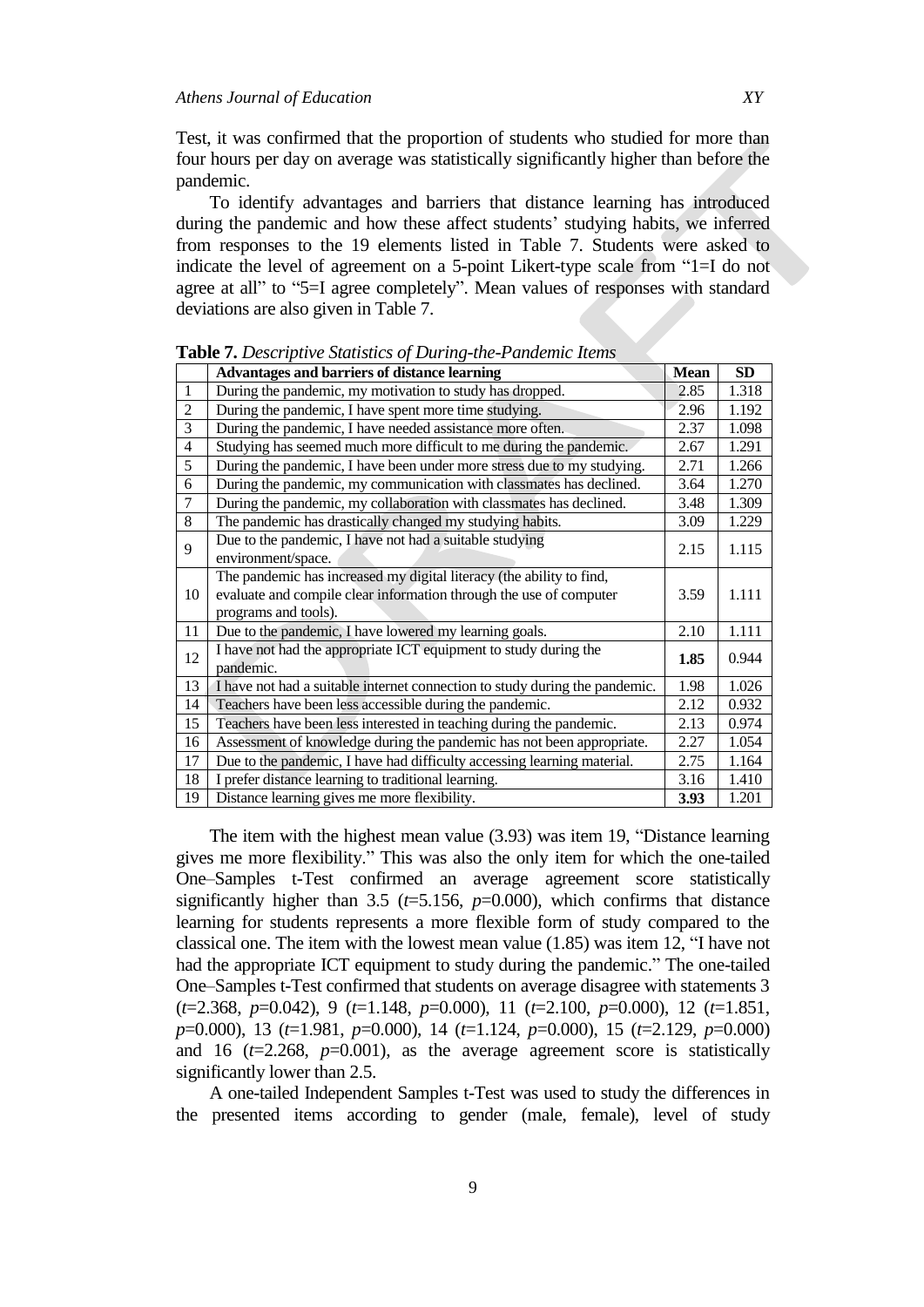(undergraduate, postgraduate), type of study programme (regular, part-time), and field of study (social sciences, natural and technical sciences).

In studying gender differences, a significant difference was found for item 6, "During the pandemic, my communication with classmates has declined." The average agreement score for male students was found to be higher than that for female students (*t*=2.143, *p*=0.017).

When comparing student responses by the level of study, differences were confirmed for items 1, "During the pandemic, my motivation to study has dropped." ( $t=3.333$ ,  $p=0.001$ ), and 15, "Teachers have been less interested in teaching during the pandemic."  $(t=2.491, p=0.007)$ . For both items, undergraduate students' average agreement score was higher than that of postgraduate students.

Analysis for the type of study programme showed significant differences for items 1, "During the pandemic, my motivation to study has dropped." (*t*=3.746, *p*=0.000), 7, "During the pandemic, my collaboration with classmates has declined." (*t*=2.096, *p*=0.019), and 8, "The pandemic has drastically changed my studying habits."  $(t=3.195, p=0.001)$ . For all these items, the average agreement score for regular students was found to be higher than for part-time students.

In terms of field of study, the average level of agreement proved to be significantly different in more than half of the items when comparing groups of students. For all the following items listed below, the average agreement score for students of natural and technical sciences was found to be higher than that for social sciences students: 1, "During the pandemic, my motivation to study has dropped."  $(t=1.671, p=0.048)$ , 2, "During the pandemic, I have spent more time studying." (*t*=1.836, *p*=0.034), 3, "During the pandemic, I have needed assistance more often." ( $t=2.441$ ,  $p=0.008$ ), 4, "Studying has seemed much more difficult to me during the pandemic." (*t*=2.001, *p*=0.023), 8, "The pandemic has drastically changed my studying habits." (*t*=1.706, *p*=0.045), 9, "Due to the pandemic, I have not had a suitable studying environment/space." (*t*=2.018, *p*=0.022), 11, "Due to the pandemic, I have lowered my learning goals."  $(t=1.907, p=0.030)$ , 12, "I have not had the appropriate ICT equipment to study during the pandemic."  $(t=1.890)$ , *p*=0.030), 14, "Teachers have been less accessible during the pandemic." (*t*=2.281, *p*=0.012), and 16, "Assessment of knowledge during the pandemic has not been appropriate." (*t*=2.677, *p*=0.004).

As the analysis of students' studying habits showed that during the pandemic they have found it harder to start studying and to concentrate, they got bored during lectures, and used illicit devices for exams, we also checked whether this was due to specific barriers of distance learning (16 items were selected from Table 7). For this purpose, Pearson Correlation analysis was used. The results are presented in Table 8.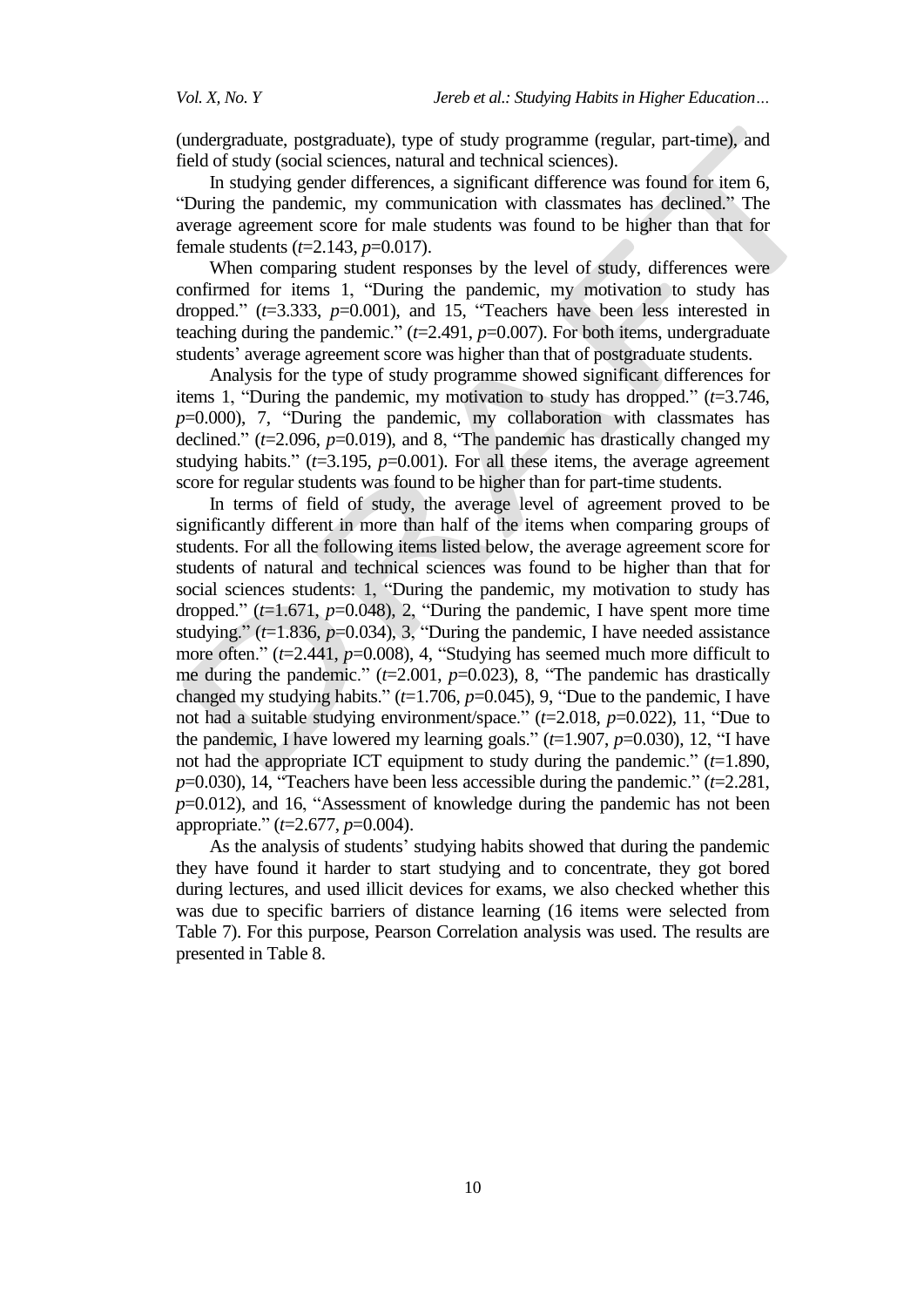| <b>Table 8.</b> Correlation Analysis Results                                   |                                                                                        |                                      |                                                                                              |                              |
|--------------------------------------------------------------------------------|----------------------------------------------------------------------------------------|--------------------------------------|----------------------------------------------------------------------------------------------|------------------------------|
| <b>Correlations</b>                                                            | other illicit devices (smart<br>I am using cheat sheets or<br>devices etc.) for exams. | I find it hard to start<br>studying. | I find it challenging to stay<br>focused - while studying,<br>my thoughts tend to<br>wander. | I get bored during lectures. |
| During the pandemic, my motivation to study<br>has declined.                   | $0.243**$                                                                              | $0.431**$                            | 0.383**                                                                                      | $0.444**$                    |
| During the pandemic, I have spent more time<br>studying.                       | $-0.131*$                                                                              | 0.104                                | 0.103                                                                                        | 0.085                        |
| During the pandemic, I have needed assistance<br>more often.                   | 0.059                                                                                  | $0.207**$                            | 0.219**                                                                                      | $0.163**$                    |
| Studying has seemed much more difficult to<br>me during the pandemic.          | 0.020                                                                                  | $0.240**$                            | $0.229**$                                                                                    | $0.181**$                    |
| During the pandemic, I have been under more<br>stress due to my study.         | 0.027                                                                                  | $0.271**$                            | $0.288**$                                                                                    | $0.138*$                     |
| During the pandemic, my communication with<br>classmates has declined.         | $-0.024$                                                                               | 0.105                                | $0.119*$                                                                                     | 0.077                        |
| During the pandemic, my collaboration with<br>classmates has declined.         | 0.001                                                                                  | $0.154*$                             | $0.120*$                                                                                     | 0.085                        |
| The pandemic has drastically changed my<br>studying habits.                    | 0.032                                                                                  | 0.099                                | $0.144*$                                                                                     | $0.209**$                    |
| Due to the pandemic, I have not had a suitable<br>studying environment/space.  | 0.046                                                                                  | $0.116*$                             | $0.153*$                                                                                     | $0.151*$                     |
| Due to the pandemic, I have lowered my<br>learning goals.                      | $0.130*$                                                                               | $0.226**$                            | $0.222**$                                                                                    | $0.259**$                    |
| I have not had the appropriate ICT equipment<br>to study during the pandemic.  | 0.006                                                                                  | 0.015                                | 0.091                                                                                        | $0.125*$                     |
| I have not had a suitable internet connection to<br>study during the pandemic. | 0.056                                                                                  | $0.138*$                             | $0.187**$                                                                                    | $0.224**$                    |
| Teachers have been less accessible during the<br>pandemic.                     | $0.125*$                                                                               | 0.037                                | $-0.009$                                                                                     | $0.310**$                    |
| Teachers have been less interested in teaching<br>during the pandemic.         | $0.256**$                                                                              | 0.111                                | 0.087                                                                                        | $0.373**$                    |
| Assessment of knowledge during the pandemic<br>has not been appropriate.       | 0.105                                                                                  | $0.165**$                            | 0.104                                                                                        | $0.371**$                    |
| Due to the pandemic, I have had difficulty<br>accessing learning material.     | 0.040                                                                                  | 0.115                                | $0.148*$                                                                                     | $0.220**$                    |

\*: *p*<0.05; \*\*: *p*<0.01

## **Discussion**

The COVID-19 pandemic has caused many changes in education. In this research, we tried to determine whether the changed modes of studying have also caused changes in the studying habits of higher education students. We found that the modes of studying have indeed had an impact and changed certain studying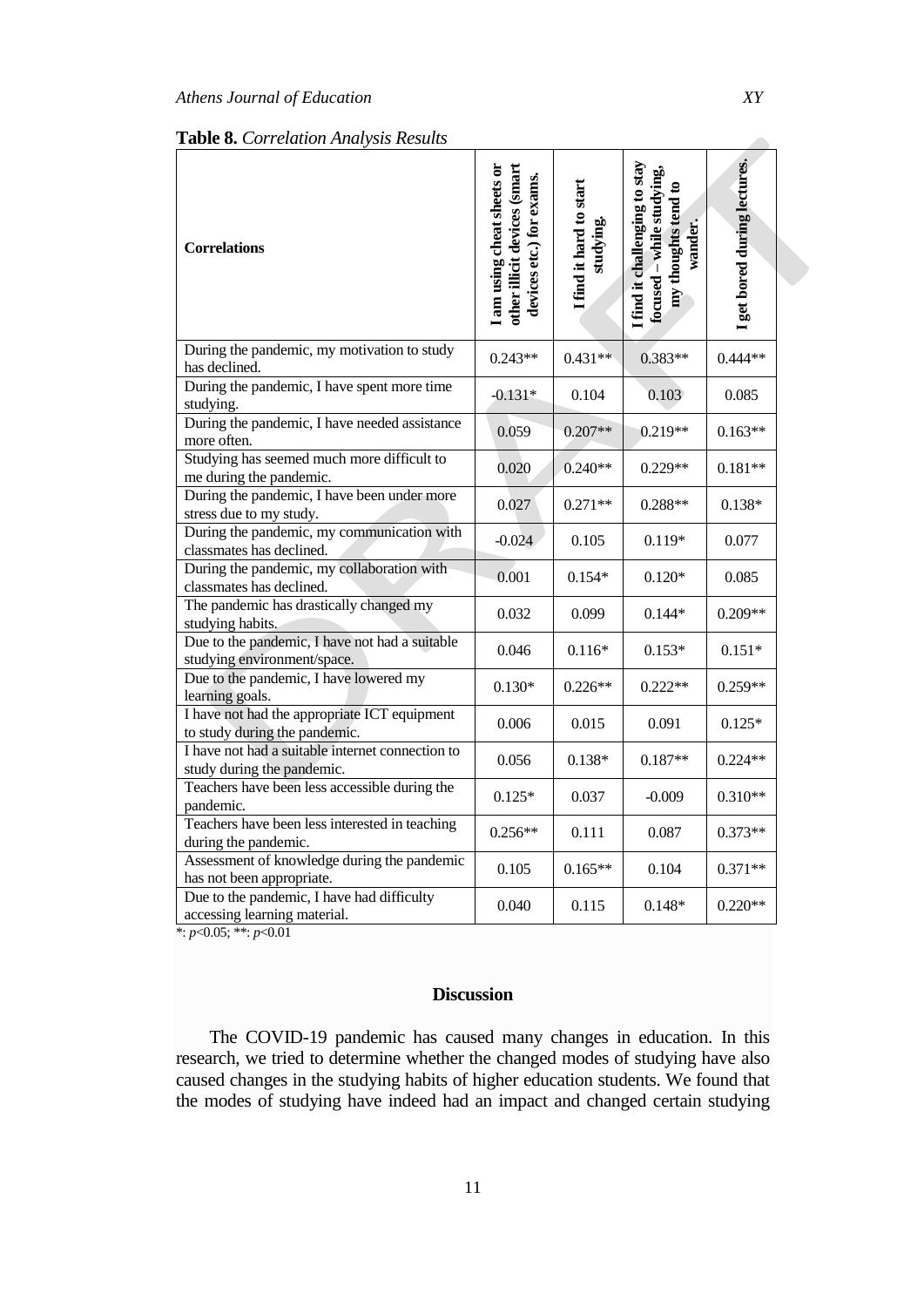habits of students, but not all of them. Changes in studying time, i.e., when students study (morning, afternoon, evening or night) were noticed. Before the pandemic, students studied more in the morning and at night, while during the pandemic, they have tended to study more in the afternoon and evening. This could be related to the restricted movement and prohibition of specific activities and socializing and the decline in student employment during the pandemic. Instead of going out with friends, doing sports activities, or working in the afternoon and evening, students could study. We did not detect changes in the duration of studying, except for those studying for four or more hours a day. The proportion of students with longer studying time during the pandemic was higher. Although Li and Lalani (2020) state that some research shows that students can learn faster online and that e-learning requires [40–60% less time to learn](https://techjury.net/stats-about/elearning/#gref) than a traditional classroom setting, we did not identify a shorter duration of studying. There were no differences in preparing the schedule or curriculum or studying breaks. Those who carefully planned before the pandemic and took breaks continued to do so during the pandemic. Students stated that they had no problems organizing studying time and combining it with other responsibilities. For some, it was even easier.

As expected, students studied more often in the library or with classmates before the pandemic and more often at home, usually in the same room, during the pandemic. In Slovenia, libraries were closed for a few months, and socializing outside the household was not permitted. We think these are the main reasons for students staying and studying at home. However, there were no changes detected regarding distractions during study. Those who could provide a learning environment free from distractions (telephone, television, radio, etc.) before the pandemic also maintained this during it.

Students who already studyed from exam assignments before the pandemic also did so during it. They also asked classmates or teachers for clarifications to the same extent as before. So despite stating that communication and collaboration with classmates had diminished, they remained connected and helped each other in cases of unclarity. It turned out that before the pandemic, they had studied primarily from classical textbooks and used other students' notes, while during the pandemic they studied more from e-materials, despite stating that they found it easier to learn from printed than from electronic sources. In many cases, they had no choice but to study from electronic sources, either because of the movement restriction and inability to access written material or because they did not have printers and could not print notes.

It turned out that the students did not have any problems in combining theoretical and practical knowledge or with connecting the learning material with other knowledge (also with other subjects etc.) as a result of the new mode of studying. But it was harder for them to start studying during the pandemic, they had problems staying focused and their thoughts tended to wander. This can be related not only to a decline in motivation, but also to the pandemic situation itself. Pudelko (2020) says that research in cognitive sciences today confirms what we know intuitively: learning requires attention, time and mind availability. We are paying attention to emotionally charged information. Not surprisingly, then, in a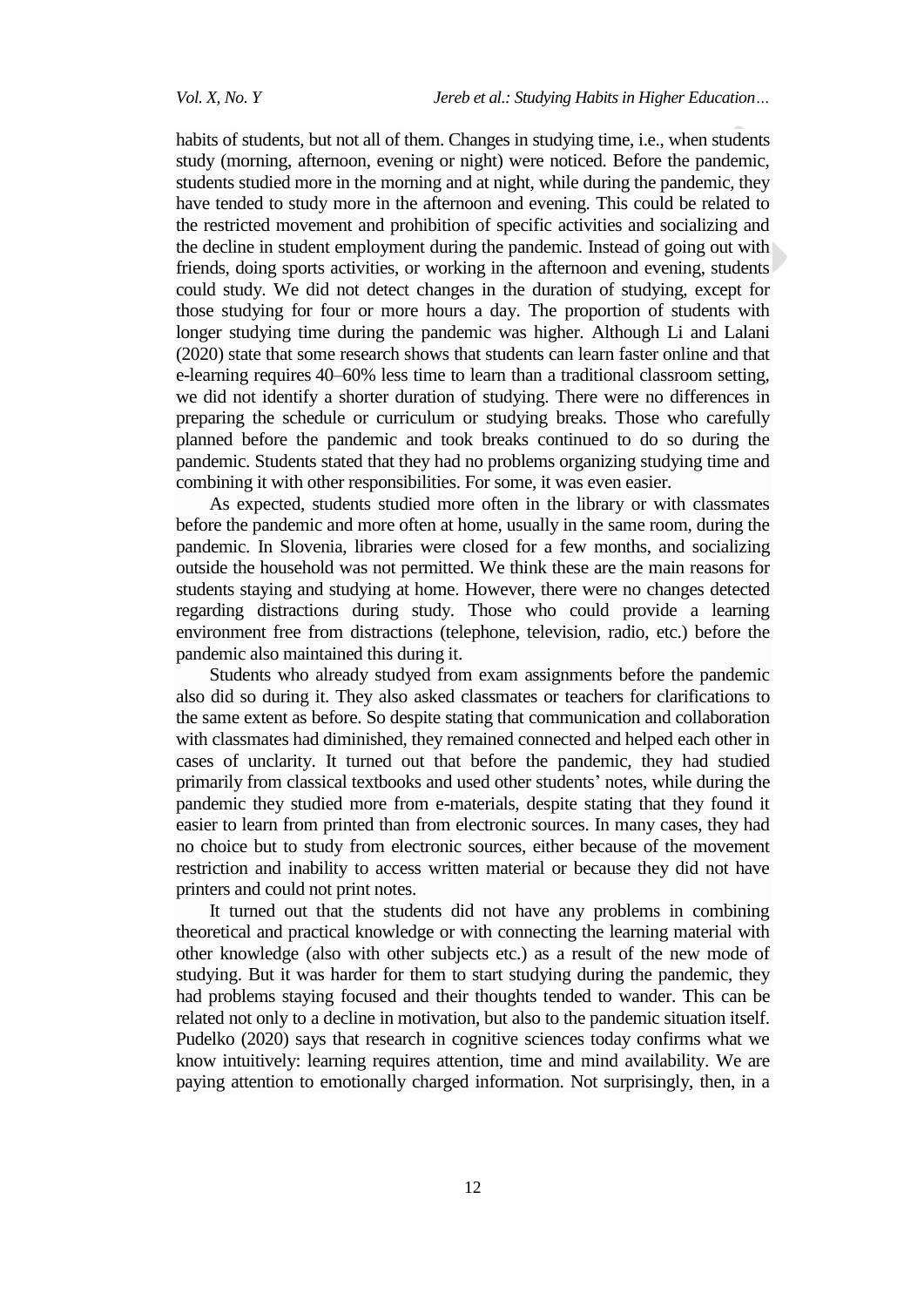context full of messages about the dangers of the pandemic, students find it difficult to focus sustainably on their studies.

We did not find any statistically essential differences related to stress due to study before and during the pandemic. Some students stated that distance learning is more suitable for them because there is no contact with people, which otherwise causes them the most stress. On the other hand, Kapasia et al. (2020) found that students have faced stress, depression and anxiety during the pandemic that has affected their learning.

Our research showed that students who had difficulties studying and staying focused lowered their learning goals and have not had a suitable studying environment/space during the pandemic. We also found that students who have needed a little more help/instructions during the pandemic have had difficulties staying focused and were bored during lectures.

In addition, we found a slight increase in the use of cheat sheets and other illicit devices (smartdevices etc.) during exams during the pandemic. We might attribute this to the more complex control of cheating in remote knowledge testing and students finding it easier to cheat. Reedy, Pfitzner, Rook, and Ellis (2021) also discovered that some students perceived cheating to be easier in online exams. But we also associated this factor with a decline in motivation and students lowering their learning goals. The research also connects the increased use of illicit devices with students' opinions that teachers have been less accessible and less interested in teaching during the pandemic. We think that all these factors encouraged students to use illicit devices during exams.

We were surprised that students took notes to a greater extent before the pandemic than during it. It also turned out that they remembered more from the lectures before the pandemic. It seems that students perceive the teacher and the courses differently live than over the net and therefore retain more. As already mentioned, students have been more bored during lectures during the pandemic than they were before it. That explains why they learned less by participating in discussions and more by writing seminar papers. Chakraborty et al. (2021) also found that students feel that they can interact better with professors in a physical classroom. As with some other factors, the increase in boredom during lectures was also associated with decreased motivation. The research showed that increased boredom during classes is associated with students lowering their learning goals and the opinion that teachers are less accessible during the pandemic and less interested in teaching. Higher boredom was also related to students' view that assessment of knowledge during the pandemic has not been appropriate and difficulties with accessing learning material. Kundu and Bej (2021) also found that many students were critical of the online multiple-choice question and the effectiveness of this type of examination.

As already mentioned, student employment turned out to have declined during the pandemic. Students were more likely to report getting enough sleep during the pandemic than before, which may also be related to the decline in student employment. Other studies also reported that students had extended their sleep time during the pandemic. Wright et al. (2020) found that students increased their sleep duration by 30 minutes during weekdays and 24 minutes at weekends.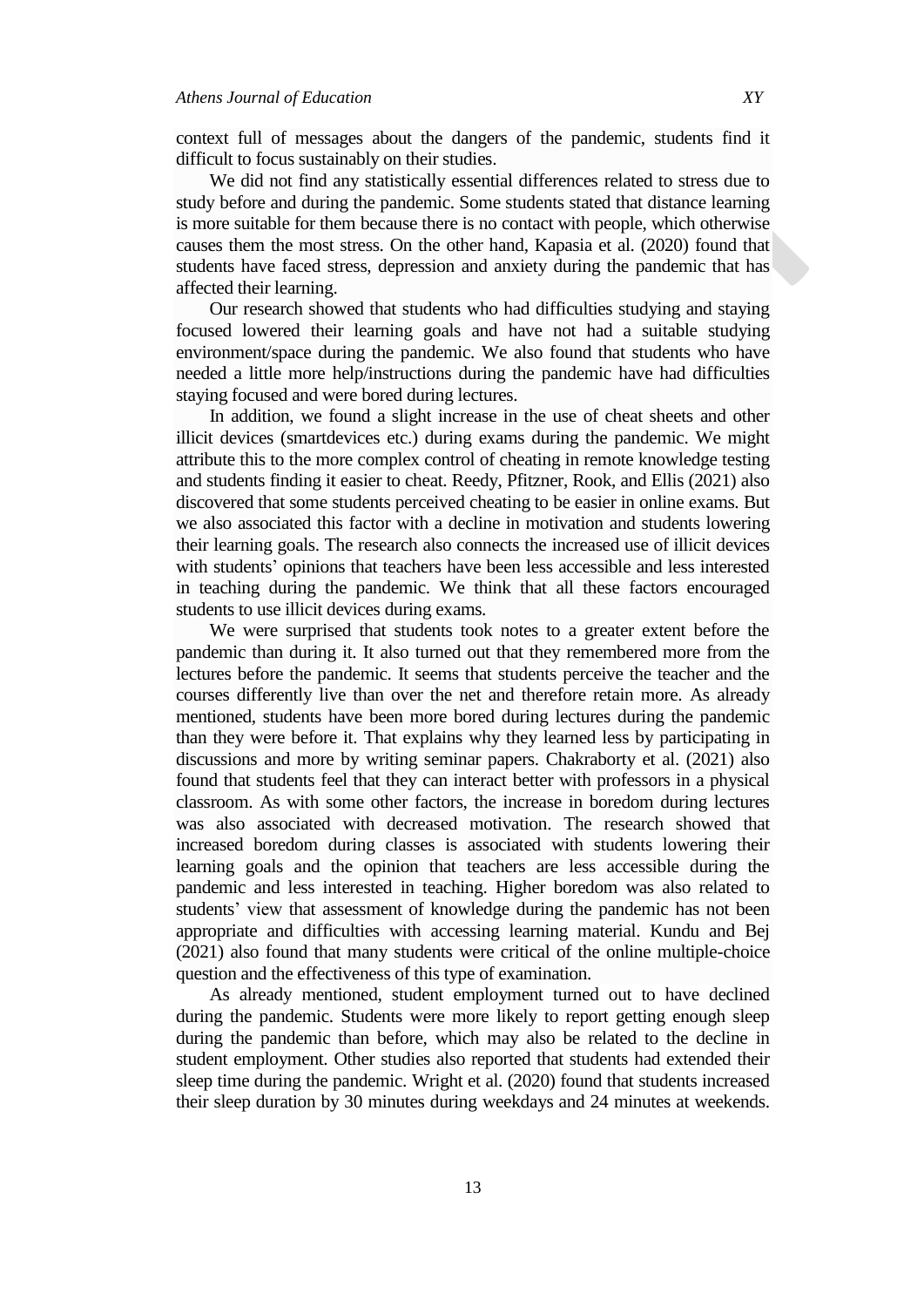The percentage of those who had seven or more hours' sleep per night increased from 84% to 92%. Blume, Schmidt, and Cajochen (2020), meanwhile, found that sleep duration had increased by 13 minutes.

Eating habits did not change during the pandemic, nor did the attitude towards study. Those for whom study represented a great responsibility before the pandemic said that it also did during it. The pandemic also did not affect regular revising of course material or learning pleasure.

We found that specific changes in studying habits are mostly not related to inadequate ICT equipment, poor internet connection, reduced communication with classmates or reduced collaboration with classmates. But we identified some changes related to less accessibility of teachers and students' perception that teachers are less interested in teaching. Some students stated that they have had problems with more demanding material in school because communication with professors is more complicated.

The study showed that online learning for students represents a more flexible learning form than the traditional one. Despite the decline in student employment, some students stated that the greater flexibility due to distance learning has allowed them to work regularly. Many stated that they have gained time for learning because they do not have to commute to lectures. They say the pandemic has even made their courses more accessible. Several other researchers also found that the main advantage of online learning was its flexibility. Gherhes, Stoian, Farcasiu, and Stanici (2021) found that the surveyed students considered the main benefits of online learning during the pandemic: flexibility of working time, the comfort of working from home and the variety of documentation sources, while Muthuprasad, Aiswarya, Aditya, and Girish's (2021) results indicate that flexible schedules and convenience are the major benefits of online learning. Online education offers students the opportunity to study at their own pace and at a time of their convenience. Hence flexibility and convenience are significant drivers behind the demand for online education.

#### **Conclusion**

The study found that the pandemic has caused specific changes in students' studying habits, especially in terms of when and where they study, with whom they study, how they take notes during lectures, how they participate in discussions, and how much sleep they get. However, it has not affected the preparation for learning itself, cooperation in cases of uncertainty, learning sources or the need for additional help.

More than study habits, the new mode of working has affected the well-being of students. They largely missed socializing with classmates and contact with their teachers. Some stated that they were lazy at first but got back into a routine quickly and got used to it and that they would even have a problem going back to the faculty again. Many believe that distance learning should be introduced as a permanent mode of learning or at least allow a choice between traditional and online learning. For some, online learning is very convenient, and some even do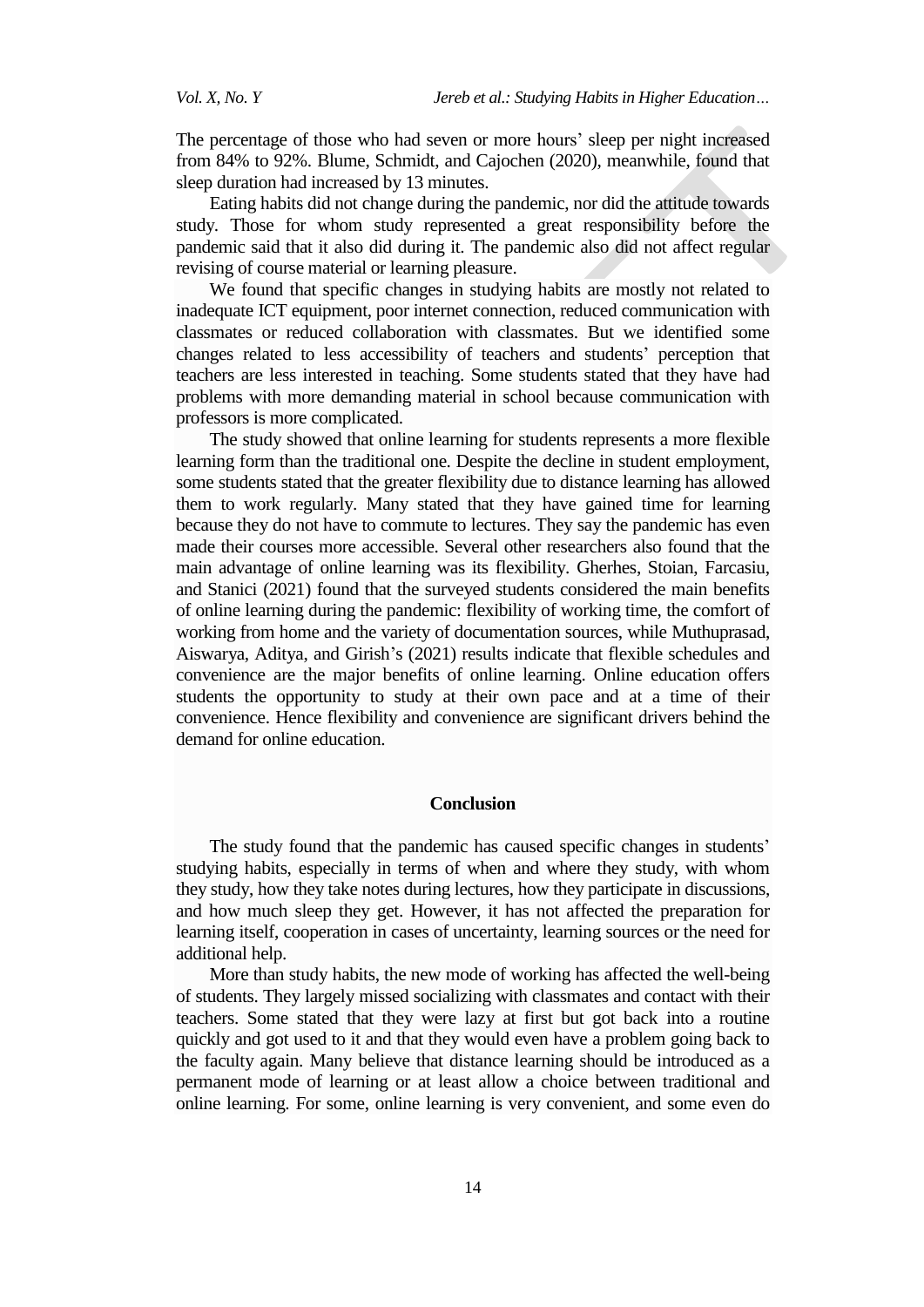not wish to return to the traditional classroom. They state that online learning is better in terms of time and finances and is more comfortable and that such learning does not seem more difficult.

Thus it would make sense in further research to examine what suits students in their study, what they like about online learning and what they miss to enrich the online learning experience. In all likelihood, future studies will need to be more tailored to the needs of the individual. From the students' answers here, it can be seen that online learning has proved to be much more suitable for some, while others wish to return to the traditional classroom and lecture hall. Some students state that it has been a positive experience for them and refer to there being no commutes to faculty, to the comfort of home, and to adequate toilet breaks and refreshments. One of them also stated that his grade point average had risen during the pandemic. As a negative experience, many students mention the lack of personal socializing with classmates, but this is not an especially worrying issue for others, because they are connected via Zoom and Messenger. One student also wrote that everything is good for something: you just have to look at the situation positively. Again others hope to get back to the faculty as soon as possible. Furthermore, the wishes and needs of individuals are also very different depending on the field of study. Therefore it would be reasonable to focus further research on the possibility of adapting courses to individual needs or individual students' studying habits not just during the pandemic.

#### References

- Blume, C., Schmidt, M. H., & Cajochen, C. (2020). Effects of the COVID-19 Lockdown on Human Sleep and Rest-Activity Rhythms. *Current Biology, 30*(14), 783-801.
- Butler, G., & Hope, T. (1995). *Managing your Mind: The Mental Fitness Guide*. Oxford Paperbacks.
- Carter, C., Bishop, J., & Kravits S. L. (2011). *Keys to Effective Learning: Study Skills and Habits for Success, 6/E*. Prentice-Hall.
- [Chadron State College](https://www.csc.edu/visitors/) (2021). *Ten Study Methods that Work*. Retrieved from: https:// www.csc.edu/learningcenter/study/studymethods.csc. [Accessed 3 February 2021]
- Chakraborty, P., Mittal, P., Gupta, M. S., Yadav, S., & Arora, A. (2021). Opinion of Students on Online Education During the COVID-19 Pandemic. *Human Behavior & Emerging Techologies*, *3*(3), 357–365.
- Develop good habits (2021). *11 Good Study Habits to Better Understand your Lessons*. Retrieved from: [https://www.developgoodhabits.com/good-study-routine/.](https://www.developgoodhabits.com/good-study-routine/) [Accessed 3 February 2021]
- Farooq, F., Rathore, F. A., & Mansoor, S. N. (2020). Challenges of Online Medical Education in Pakistan During COVID-19 Pandemic. *Journal of the College of Physicians and Surgeons Pakistan*, *30*(1), 67-69.
- Flores, M. A., & Gago, M. (2020). Teacher Education in Times of COVID-19 Pandemic in Portugal: National, Institutional and Pedagogical Responses. *Journal of Education for Teaching*, *46*(4), 507-516.
- Gardner, B. (2015). A review and analysis of the use of habit in understanding, predicting, and influencing health-related behaviour. *Health Psychology Review*, *9*(3), 277-295.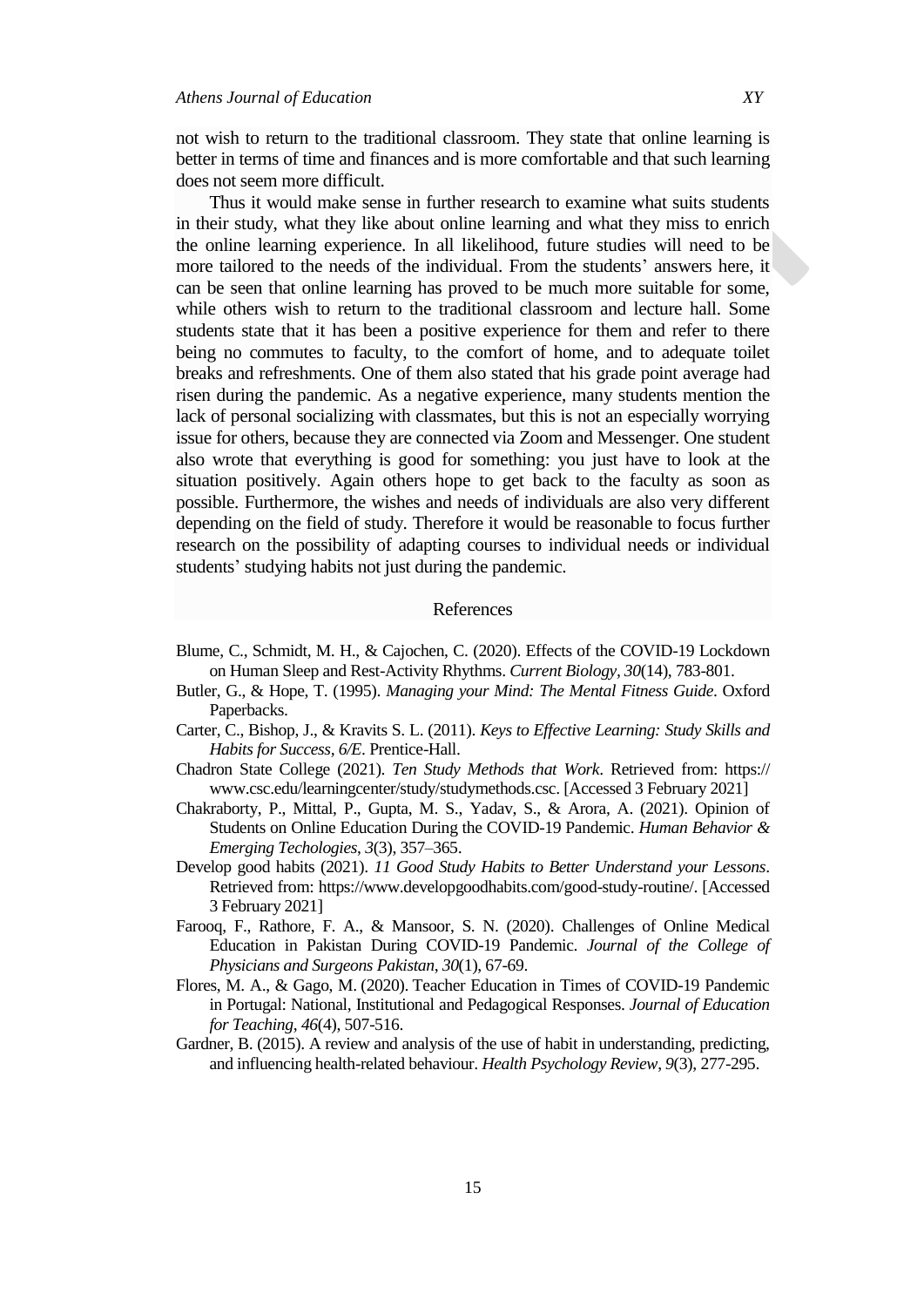- Gherhes, V., Stoian, C. E., Farcasiu, M. A., & Stanici, M. (2021). E-Learning vs. Face-To-Face Learning: Analyzing Students' Preferences and Behaviors. *Sustainability*, *13*(8), 4381.
- Gilakjani, A. P. (2012). Visual, Auditory, Kinaesthetic Learning Styles and their Impacts on English Language Teaching. *Journal of Studies in Education, 2*(1), 104.
- Grohol, J. M. (2016). *10 Highly Effective Study Habits*. Retrieved from: https://psychcentr al.com/lib/top-10-most-effective-study-habits#1. [Accessed 3 February 2021]
- Ho, L. (2020). *Hack Your Learning with These 9 Simple Study Habits*, Retrieved from: https://www.lifehack.org/861343/study-habits. [Accessed 2 February 2021]
- Kapasia, N., Paul, P., Roy, A., Saha, J., Zaveri, A., Mallick, R., et al. (2020). Impact of Lockdown on Learning Status of Undergraduate and Postgraduate Students During COVID-19 Pandemic in West Bengal, India. *Children and Youth Services Review*, *116*(Sep), 105194.
- [Kundu, A.,](https://www.emerald.com/insight/search?q=Arnab%20Kundu) & [Bej, T.](https://www.emerald.com/insight/search?q=Tripti%20Bej) (2021). *Experiencing E-Assessment During COVID-19: An Analysis of Indian Students' Perception*. Emerald Insight. Available at: https://www.emerald. com/insight/2514-5789.htm. <https://doi.org/10.1108/HEED-03-2021-0032>
- Li, C., & Lalani, F. (2020). *The COVID-19 Pandemic has Changed Education Forever. This is How*. World Economic Forum. Retrieved from: https://www.weforum.org/a genda/2020/04/coronavirus-education-global-covid19-online-digital-learning/. [Accessed 7 July 2021]
- Loveless, B. (2021). *10 Habits of Highly Effective Students*. Retrieved from: https://www. educationcorner.com/habits-of-successful-students.html. [Accessed 3 February 2021]
- [Muthuprasada,](https://www.sciencedirect.com/science/article/pii/S2590291120300905#!) [T., Aiswarya, S., A](https://www.sciencedirect.com/science/article/pii/S2590291120300905#!)ditya, K. S., & Girish, K. J. (2021). Students' Perception and Preference for Online Education in India During COVID-19 Pandemic. *[Social Sciences & Humanities Open,](https://www.sciencedirect.com/science/journal/25902911) 3*(1), 100101.
- Miller, D. (2010). *Accepting Responsibility for Your Learning*. Retrieved from: https:// www.smarttutorreferrals.com/articles/being-great-student/responsibility. [Accessed 10 December 2021]
- Psychology Today (2021). *Habit Formation*. Retrieved from: https://www.psychologyto day.com/intl/basics/habit-formation. [Accessed 2 February 2021]
- Pudelko, B. (2020). *Having Trouble Concentrating During the Coronavirus Pandemic? Neuroscience Explains Why*. The Conversation. Retrieved from: https://theconversa tion.com/having-trouble-concentrating-during-the-coronavirus-pandemic-neuroscie nce-explains-why-139185. [Accessed 7 July 2021]
- Rahiem, M. D. H. (2020). Technological Barriers and Challenges in the Use of ICT During the COVID-19 Emergency Remote Learning. *Universal Journal of Educational Research*, *8*(11B), 6124-6133.
- Rahiem, M. D. H. (2021). Remaining Motivated Despite the Limitations: University Students' Learning Propensity During the COVID-19 Pandemic. *Children and Youth Services Review*, *120*(Jan), 1-14.
- Reedy, A., Pfitzner, D., Rook, L., & Ellis, L. (2021). Responding to the COVID-19 Emergency: Student and Academic Staff Perceptions of Academic Integrity in the Transition to Online Exams at Three Australian Universities. *International Journal of Educational Integrity, 17*(9), 1-32.
- Strielkowski, W. (2020). *COVID-19 Pandemic and the Digital Revolution in Academia and Higher Education*. In Preprints.
- Urh, M., & Jereb, E. (2014). Learning Habits in Higher Education. *Procedia - Social and Behavioral Sciences*, *116*(Feb), 350-355.
- Volpp, K. G., & Loewenstein, G. (2020). What is a Habit? Diverse Mechanisms that Can Produce Sustained Behaviour Change. *Organizational Behavior and Human Decision Processes*, *161*(3), 36-38.